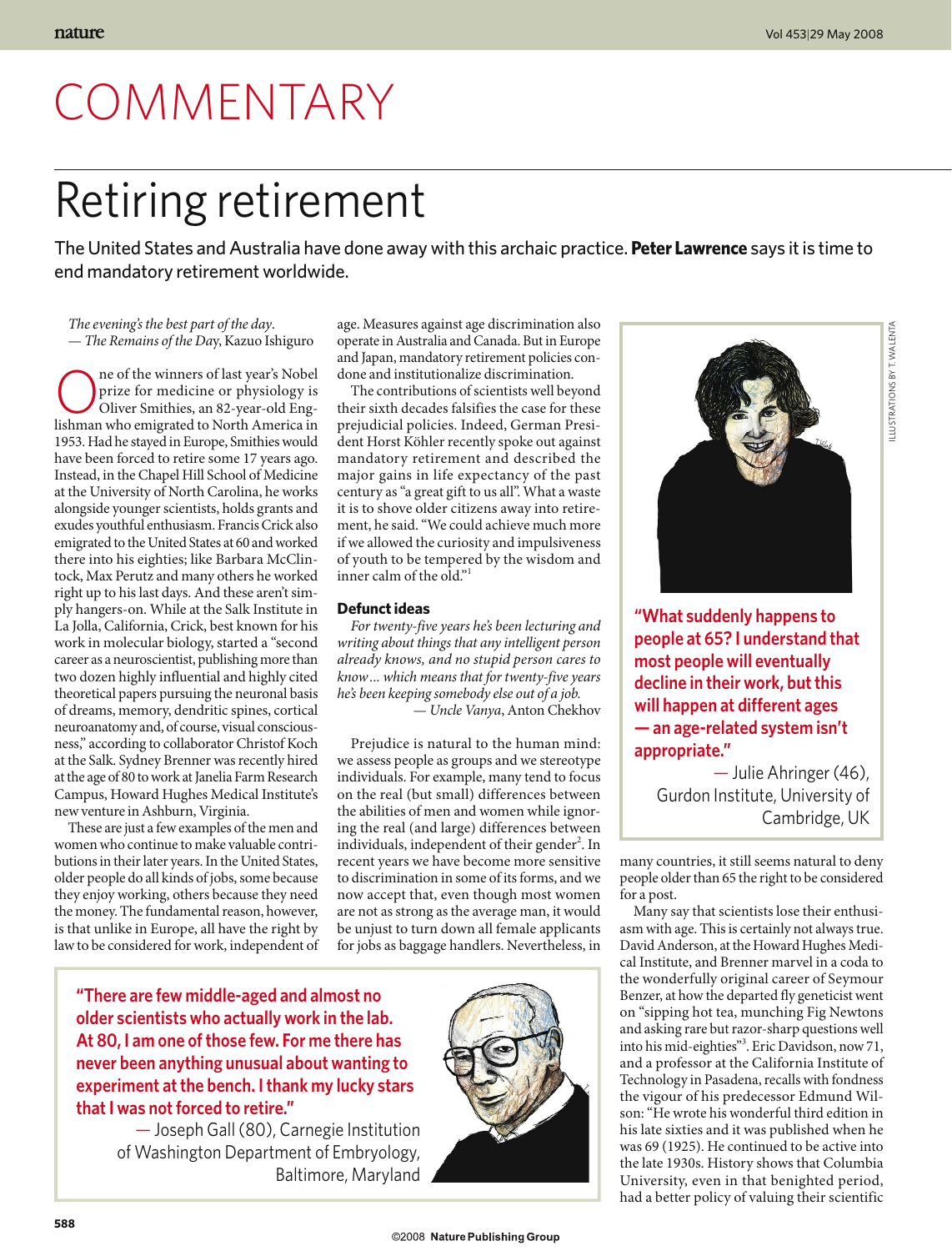treasures than does modern Europe."

So, how did the United States achieve its open-minded and liberal attitude towards older people and how well has it worked?

### **The American experience**

*Mandatory retirement is an extravagant waste of people pie ... economically, socially and spiritually, it's wrong.*

— Claude Pepper, *Time Magazine*<sup>4</sup>

The liberal US senator Claude 'Red' Pepper (Democrat, Florida) (1900–1989), was known as a champion of the elderly, but famously fought against all discrimination. His 1945 bill determined equal pay for men and women. And in 1978, another of his bills abolished mandatory retirement for federal government workers and raised, from 65 to 70, the age at which non-federal employees could be forced to retire. The passing of that law was a famous occasion in the senate: to celebrate, Pepper filled Congress' great hall with feisty septuagenarians. This was just a stepping stone; Pepper's next bill in 1986 made all age discrimination illegal, and although academic institutions were able to delay implementation, even they complied by 1994.

Biologist John Bonner (88) remembers "The agony Princeton University and all other institutions went through when it was first announced: It will be unfair to the younger generation; there will be a bunch of doddering idiots standing in the way of progress, and so forth. Well, none of that happened." Instead, Pepper's initiative and others like it in Australia resulted in a scientific exodus from Europe and Japan. One example is Chris Nordin, who left a director's post at a Medical Research Council unit in the United Kingdom in 1981; at 61 years old he was only 4 years away from mandatory retirement. Twenty-seven years later he is still working in Adelaide.

In the United States, older scientists make various contributions. Some are great role models and mentors, some augment the international reputation of their institutes,



**"Unless you have seen the development of a field, all 'facts' can appear equally established. And with techniques: many young researchers nowadays choose a cloning method to approach their problem, letting fashion dominate the way they think. Older technologies — such as those using radioisotopes — may not occur to them. Experience is vital in making the right choice."**

— Mark Bretscher (68), MRC Laboratory of Molecular Biology, Cambridge, UK

some teach or administrate, freeing younger scientists. More importantly, they can provide a deeper perspective on scientific strategy — many young scientists have not grasped the importance of seeking out unsolved and unregarded problems.

In the same ways that academic society has been rewarded by reducing discrimination against women, increasing the presence of the elderly has also made its mark. And both practices ensure dignity and justice within the enterprise of science. As Brenner puts it: "I don't want to retire to play golf. Science is one's hobby and one's work and one's pleasure."

Meanwhile the bad effects of compulsory retirement are multiple and insidious. Years before retirement, it turns able academics into lame ducks: they cannot take on commitments such as graduate students, and they lose their negotiating power because they cannot seek new posts. It also drives gender disparity: in 2006 in the United Kingdom, 85% of men reaching retirement age qualified for a full pension (having worked for 40 years); only 35% of women did so<sup>5</sup>. Although reforms set for 2010 should improve that situation for women in the UK, qualifying for a full pension remains difficult in science; training is long and many people move from country to

**"I had four papers last year and have more in the pipeline. I am now Chairman of the South Australian Working Party on Osteoporosis and Fracture Prevention. Every year, my accreditation to the Hospital has been renewed but I hope I will give up before I am asked to do so. There is still a lot left to do."** — Chris Nordin (88), Royal Adelaide Hospital, Australia



country. Thus, places that employ mandatory retirement have been forcing many people, particularly women, into unemployment on an inadequate income.

#### **Managing the abolition**

*I know many 35-year-old scientists who should be retired and some 70-year-olds who are the best postdocs you will ever find.* — Sydney Brenner

Age may bring wisdom, but not every ageing scientist earns their keep. This fact raises two important arguments for mandatory retirement, both with complex consequences. Firstly there is the difficulty of evaluating scientists and making them leave when their performance no longer justifies their space or costs. The contribution of people should be judged in an open-minded and tolerant way, not just by counting papers<sup>6</sup> or by undergraduate ratings on teaching, but by evaluating the entire contribution to the institution. If following this assessment, old (or young) are fairly judged to be incompetent, inactive, disruptive or wasteful, they should leave, or have their lab and office space reduced to an appropriate level — to do otherwise is to damage the institution and deny others opportunities. Research grants won or lost can serve as arbiter; however, this is an external and subjective judgement that does not take into account teaching, mentoring, administration or other contributions. The problem of selection has to be faced: the traditional alternative, to throw everyone out at a certain age, regardless of their wishes or their usefulness, simply because it avoids difficulties of management, is indefensible.

The second difficulty is financial. It is said that older scientists can be so expensive that insufficient funds remain to hire new personnel. Biochemist Peter Hartmann (67), at the University of Western Australia in Perth is at